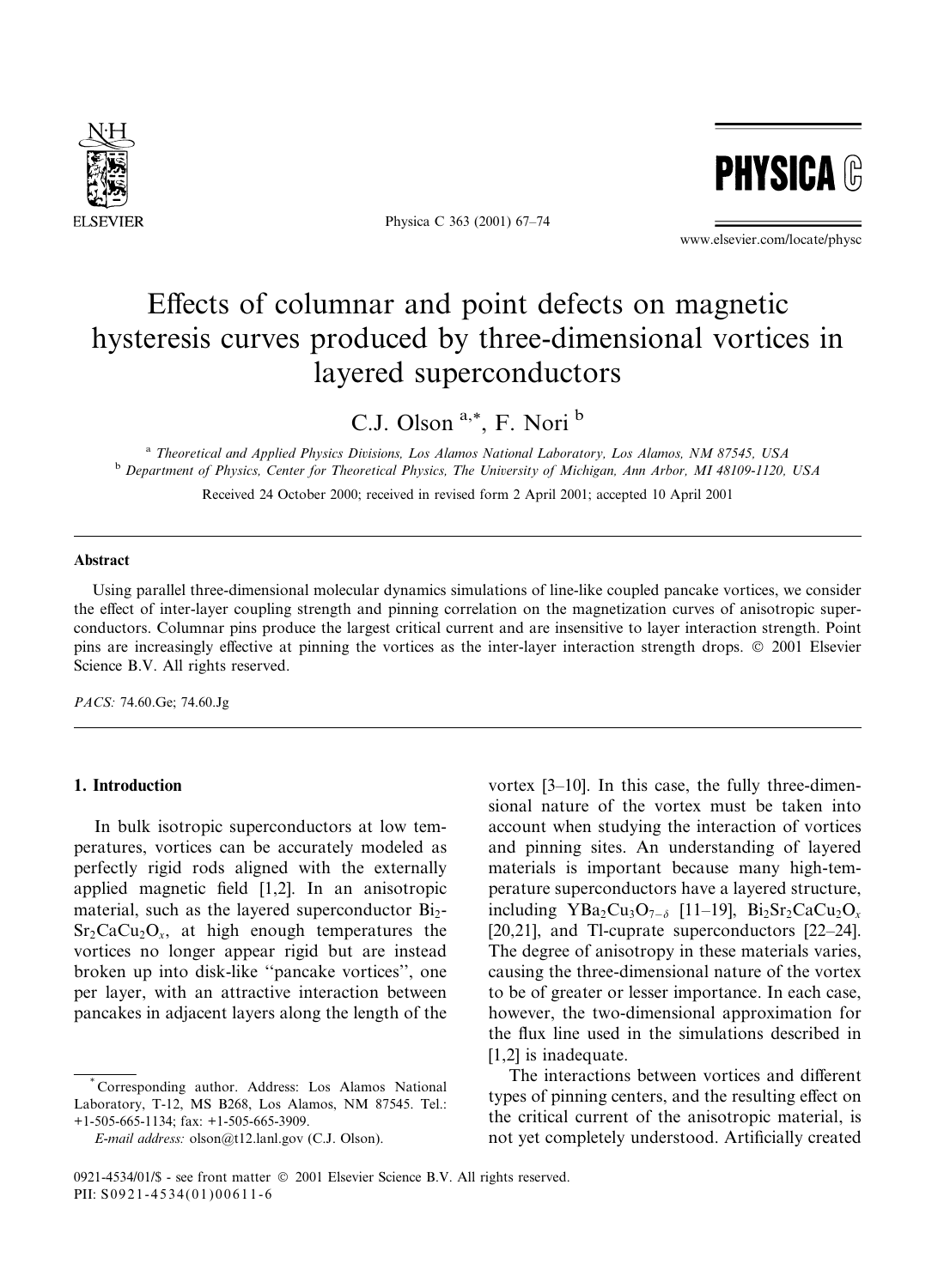pins, such as point or columnar pins, strongly affect the vortex behavior and can further enhance the critical currents, so there is great interest in determining the optimum configuration of artificial pinning. It is still not experimentally possible to directly probe the behavior of pancake vortices in a layered material, although considerable advances in vortex imaging have led to an improved understanding of vortex motion in thin films [25-33].

## 2. Simulation

Molecular dynamics (MD) simulations can provide insight into the dynamical interaction of vortices and pinning sites. The only three-dimensional MD simulations that have been reported consider either static properties of the vortex lattice, including the melting transition [34,35] and the vortex phase diagram [36,37], or dynamic properties under a uniform driving force [38–40]. No studies of experimentally important magnetization properties have been reported. We have therefore developed a parallelized, three-dimensional extension of our two-dimensional simulation (see, e.g., Refs. [41–48]), and have constructed a series of magnetic hysteresis curves that can be compared to experimental measurements.

# 2.1. Point and columnar defects in anisotropic superconductors

An anisotropic superconductor can be modeled as separate layers containing pancake vortices, where the magnetic field is applied in a direction normal to the layers. Each magnetic flux line is broken into pancake vortices, one per layer, with an attractive inter-layer interaction between pancakes belonging to the same vortex (see Fig. 1). For the form of the inter-layer interaction, we choose a simple spring model. For simplicity, we assume that the only inter-layer interactions are among pancakes belonging to the same vortex, so that pancakes on different layers belonging to different vortices do not interact. The pancakes within a single layer, all of which belong to different vortices, have a repulsive interaction. This

Interlayer Coupling



Fig. 1. A single vortex line in an anisotropic superconducting material is broken into a string of pancake vortices, one per layer. Here, the magnetic field is applied normal to the plane of the layers. The coupling between pancakes in different layers varies depending on the degree of anisotropy in the material. Upper left: in a relatively isotropic material, the pancakes are strongly coupled and the vortex line appears as a rigid rod. Upper right: in materials with moderate anisotropy, the vortex line is able to wander transverse to the direction of the applied field. Lower center: in highly anisotropic materials, the coupling between vortices become so weak that the individual pancakes may move independently of each other within their respective layers, and the elastic approximation breaks down.

model, which does not employ the exact magnetic interactions used in Refs. [37–40], is similar to the model used in Refs. [36].

The overdamped equation of motion for vortex  $i$  in layer  $L$  is

$$
\mathbf{f}_{i,L} = \mathbf{f}_i^{vv} + \mathbf{f}_i^{vI} + \mathbf{f}_i^{vp} = \eta \mathbf{v}_i,\tag{1}
$$

where the total force  $f_{i,L}$  on vortex i (due to the other vortices in the same layer  $f_i^{vv}$ , pancakes belonging to the same vortex in adjacent layers  $f_i^{vl}$ , and pinning sites in the same layer  $f_i^{vp}$ ) is given by

$$
\mathbf{f}_{i,L} = \sum_{j=1}^{N_{\rm p}} f_0 K_1 \left( \frac{|\mathbf{r}_{i,L} - \mathbf{r}_{j,L}|}{\lambda} \right) \hat{\mathbf{r}}_{ij,L}
$$
  
+ 
$$
\sum_{k=1}^{N_{\rm p,L}} \frac{f_{\rm p}}{\xi_{\rm p}} |\mathbf{r}_{i,L} - \mathbf{r}_{k,L}^{(\rm p)}| \Theta \left( \frac{\xi_{\rm p} - |\mathbf{r}_{i,L} - \mathbf{r}_{k,L}^{(\rm p)}|}{\lambda} \right) \hat{\mathbf{r}}_{ik,L}
$$
  
+ 
$$
A_{\rm int} f_0 (|\mathbf{r}_{i,L} - \mathbf{r}_{i,L-1}| \hat{\mathbf{r}}_{iid} + |\mathbf{r}_{i,L} - \mathbf{r}_{i,L+1}| \hat{\mathbf{r}}_{itu}).
$$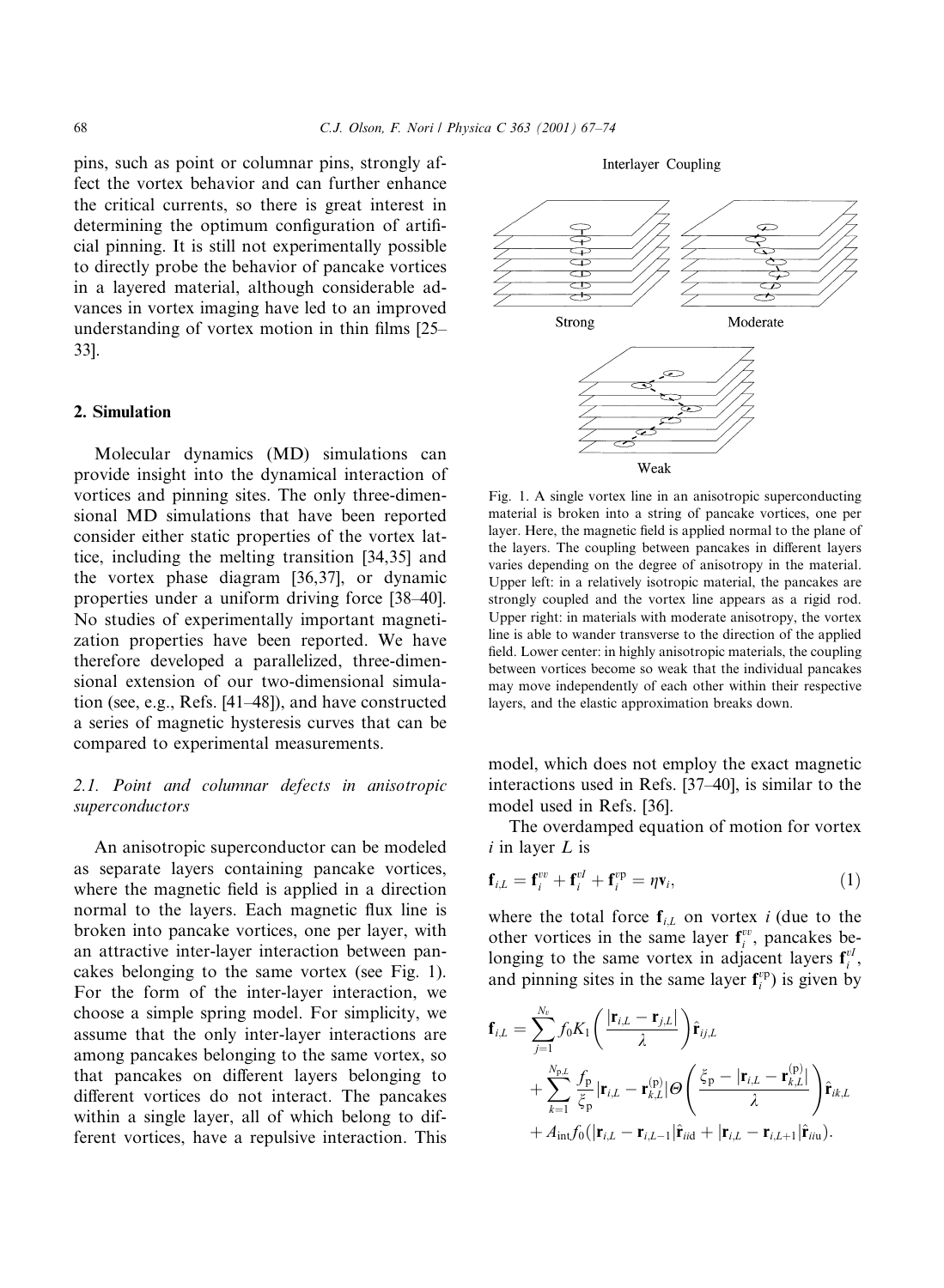Here,  $\Theta$  is the Heaviside step function,  $K_1$  is a modified Bessel function,  $\lambda$  is the penetration depth,  $\mathbf{r}_{i,l}$  is the location of the *i*th vortex in layer L,  $\mathbf{v}_{i,L}$  is the velocity of the *i*th vortex in layer L,  $\mathbf{r}_{i}^{(p)}$ is the location of the kth pinning site in layer L,  $\xi_p$ is the pinning site radius,  $f_p$  is the maximum pinning force,  $A_{int}$  is the strength of the inter-layer interaction along a single vortex line,  $N_{p,L}$  is the number of pinning sites in layer  $L$ ,  $N_v$  is the number of vortices, and the force is measured in units of

$$
f_0 = \frac{\Phi_0^2}{8\pi^2 \lambda^3}.\tag{2}
$$

For a given layer  $L$ , the vortex-vortex unit vectors and the vortex-pinning unit vectors are, respectively, given by

$$
\hat{\mathbf{r}}_{ij,L} = \frac{\mathbf{r}_{i,L} - \mathbf{r}_{j,L}}{|\mathbf{r}_{i,L} - \mathbf{r}_{j,L}|}, \qquad \hat{\mathbf{r}}_{ik,L} = \frac{\mathbf{r}_{i,L} - \mathbf{r}_{k,L}^{(p)}}{|\mathbf{r}_{i,L} - \mathbf{r}_{k,L}|}.
$$
 (3)

For a given vortex line  $i$ , the pancake vortex in layer  $L$  is coupled to the following adjacent pancake vortices: one in layer  $L-1$ , along  $\hat{\mathbf{r}}_{\text{iid}}$ , (d for "down"), and one in layer  $L + 1$ , along  $\hat{\mathbf{r}}_{iiu}$ , (u for "up"). These are given, respectively, by

$$
\hat{\mathbf{r}}_{ii\text{d}} = \frac{\mathbf{r}_{i,L} - \mathbf{r}_{i,L-1}}{|\mathbf{r}_{i,L} - \mathbf{r}_{i,L-1}|}, \qquad \hat{\mathbf{r}}_{ii\text{u}} = \frac{\mathbf{r}_{i,L} - \mathbf{r}_{i,L+1}}{|\mathbf{r}_{i,L} - \mathbf{r}_{i,L+1}|}.
$$
(4)

We take the pinning force to be  $f_p = 0.55f_0$ , the pinning density to be  $n_p = 4/\lambda^2$ , and the radius of the pinning sites to be  $\xi_p = 0.12\lambda$ . We consider either strong or moderate inter-layer interactions, with  $A_{\text{int}} = 2.0$  or  $A_{\text{int}} = 0.5$ , respectively.

#### 2.2. Parallel processing

Our sample is composed of  $N$  layers, where N ranges from 4 to 24. To handle the large number of pancake vortices in the sample, we use a parallel MD simulation. We divide the system into regions, called domains, which are distributed among the processors. Calculations for each region are carried out simultaneously, and the processors remain coordinated by regular communications using the Message Passing Interface [49] protocol.



and bottom of the sample (nodes 0 and 2 in this case) com-

municate with only one other node.

In our simulation, the domain decomposition is one-dimensional, as shown in Fig. 2. We break the sample into groups of layers, and assign each group to a processor (referred to as "nodes" on the IBM SP2 machine). Each node communicates with the two nodes containing the layers immediately above and below its domain. We use open boundary conditions in the direction normal to the layers, so the two nodes responsible for the top and bottom of the sample communicate with only one other node.

As the simulation runs, each node calculates the repulsive intra-layer interactions of the vortices for every layer it contains. It then finds the inter-layer interactions among the layers for which it is responsible. The nodes then message-pass the positions of the vortices in their end-most layers to the neighboring nodes, so that calculations of interactions between layers on different nodes can be performed.

The straightforward one-dimensional domain decomposition that we use here is ideal for this system. Since there are an equal number of vortices on each layer, load balancing is automatically achieved, meaning that each node must perform the same number of calculations for each MD time step, so no single node can get ahead or behind the

Node 0

Node 1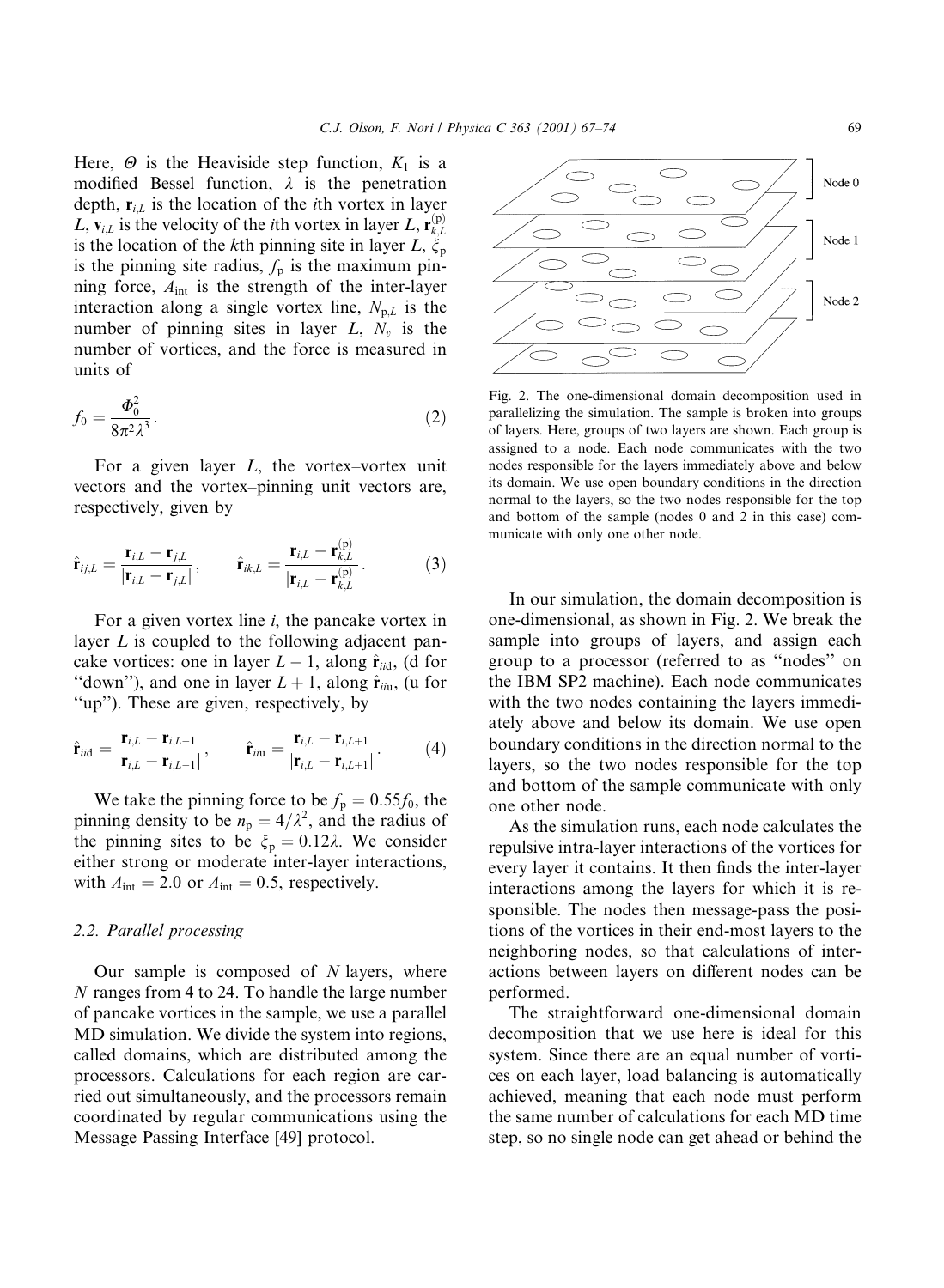others. The only limitation on the number of layers each node can contain is processor memory. On the IBM SP2 machine that we used, the processors could accommodate up to six layers each. The overall number of layers in the sample is in principle limited only by the number of nodes contained in the machine. We typically used eight nodes for the results presented here.

## 2.3. Sample geometry

In order to generate magnetic hysteresis curves, we use a sample geometry corresponding to a slab of anisotropic superconductor in a magnetic field applied parallel to the slab surface [50]. The system is periodic in the plane parallel to the applied field. The actual sample region is heavily pinned, and extends from position  $x = 4\lambda$  to 20 $\lambda$ . Outside the sample itself is a region with no pinning which extends from  $x = 0\lambda$  to 4 $\lambda$  and from  $x = 20\lambda$  to 24 $\lambda$ (with  $24\lambda = 0\lambda$  according to our periodic boundary conditions). A schematic diagram of the top view of this sample geometry is shown in Fig. 3.

#### 3. Magnetization  $M(H)$  curves

We simulate the ramping of an external field  $H$  by the slow addition of flux lines to the outside unpinned region. Because there is no pinning in this region, the flux lines attain a fairly uniform density, and we may define the applied field  $H$  as  $\Phi_0$  times this density. Flux lines from the external region enter the sample through points at the sample edge where the local energy is low. Thus, our simulation models the real situation where vortices nucleate at such low-energy regions at the surface. An image of the vortices in our simulation is shown in Fig. 4. Experimentally, what is typically measured is the average magnetization over the sample volume. In our simulation, we calculate the average magnetization



Fig. 3. Schematic top view (looking down on a single layer) of the sample geometry. The sample region is the pinned area in the center of the figure, where pins are represented by large open circles. At the edges of the sample is an unpinned region. Vortices in this area simulate the externally applied magnetic field. To construct a hysteresis loop, vortices are gradually added to the unpinned region. The flux lines enter the sample due to their own mutual repulsion and are trapped by pinning sites.



Fig. 4. Vortex positions from a three-dimensional simulation. Circles of a given radius indicate pancake vortices in a given layer, with the largest circles falling in the lowest layer. The external field region appears as an area of evenly spaced vortices aligned with the magnetic field direction. Inside the sample, the moderately coupled pancake vortices bend as they interact with point pinning sites.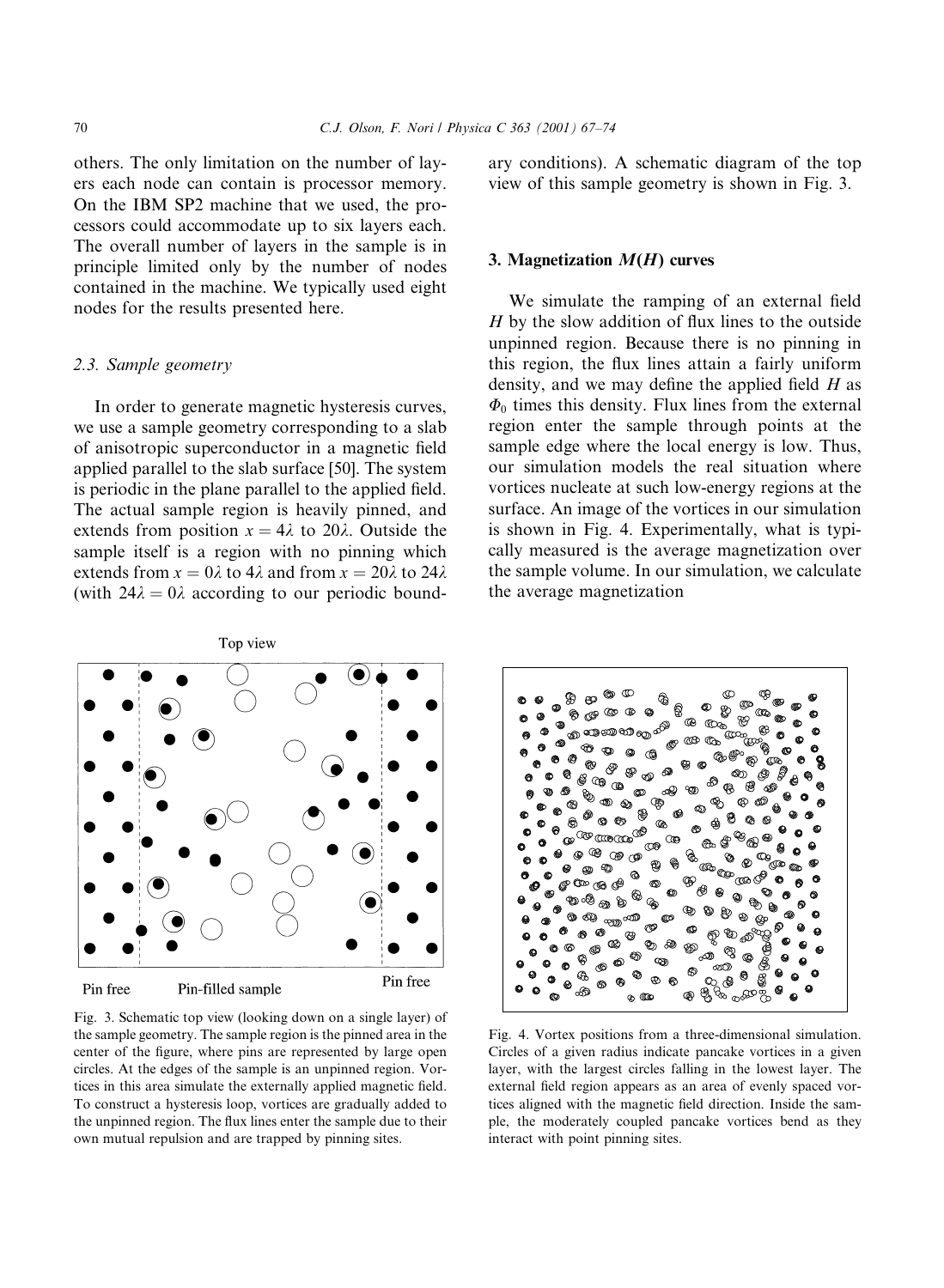$$
M = \frac{1}{4\pi V} \int (H - B) \, \mathrm{d}V,\tag{5}
$$

as a function of applied field for different pinning parameters.

#### 3.1. Columnar pinning

We first consider samples containing columnar pins, which are modeled as a correlated line of parabolic traps, one in each layer of the sample. If the magnetic field direction is aligned with the columnar pins, then we expect the vortices to behave as perfectly rigid rods. That is, the case of columnar pins can be accurately represented by a two-dimensional simulation. We should therefore observe behavior consistent with an effectively two-dimensional system [50]. As shown in Fig. 5 for a sample containing 16 layers, we find that the width of the hysteresis loop is not affected when the inter-layer interaction force constant  $A_{int}$  is changed from moderate coupling,  $A_{int} = 0.5$ , to strong coupling,  $A_{\text{int}} = 2.0$ . This indicates that the three-dimensional character of the vortex line does not play a role in the vortex-pin interactions. Since columnar pins are able to pin a flux line along its entire length without requiring the vortex to bend transverse to the field direction [51], allowing the



Fig. 5. Magnetization curves for a sample with 16 lavers containing columnar pins. The same magnetization behavior is observed regardless of whether the inter-layer vortex interaction is moderate  $(A<sub>int</sub> = 0.5, \text{ large open diamonds})$  or strong  $(A<sub>int</sub> = 2.0, small filled diamonds).$ 



Fig. 6. Magnetization curves for a sample with 16 layers containing randomly located point pins. Larger magnetization is observed when the inter-layer vortex interaction is moderate  $(A<sub>int</sub> = 0.5,$  outer curve) than when it is strong  $(A<sub>int</sub> = 2.0,$  inner curve), indicating that the three-dimensional nature of the vortices is important in this case.

vortex freedom to flex along its length does not change the ability of a columnar pin to trap a vortex. Thus, in this case we observe effectively two-dimensional behavior.

# 3.2. Point defects

If the pinning sites in the sample are not correlated, but are instead randomly scattered through the sample as point pins, such as those created by proton irradiation [53,54], then the three-dimensional nature of the vortices becomes very important. We can see this in the case of Fig. 6, where hysteresis curves from samples with 16 layers containing random point pinning are shown. If the inter-layer interaction is moderate, an individual vortex line is able to bend significantly in order to take better advantage of the existing pinning and be trapped by as many pinning sites as possible. When the inter-layer interaction strength is increased and the flux lines become correspondingly stiffer, individual vortices can no longer bend enough to intersect a large number of pinning sites. The effective pinning force on the stiff vortices is thus weaker than for the flexible vortices, so the amount of hysteresis is reduced. This shows that the character of the vortices in the third dimension cannot be neglected in a sample containing point pinning.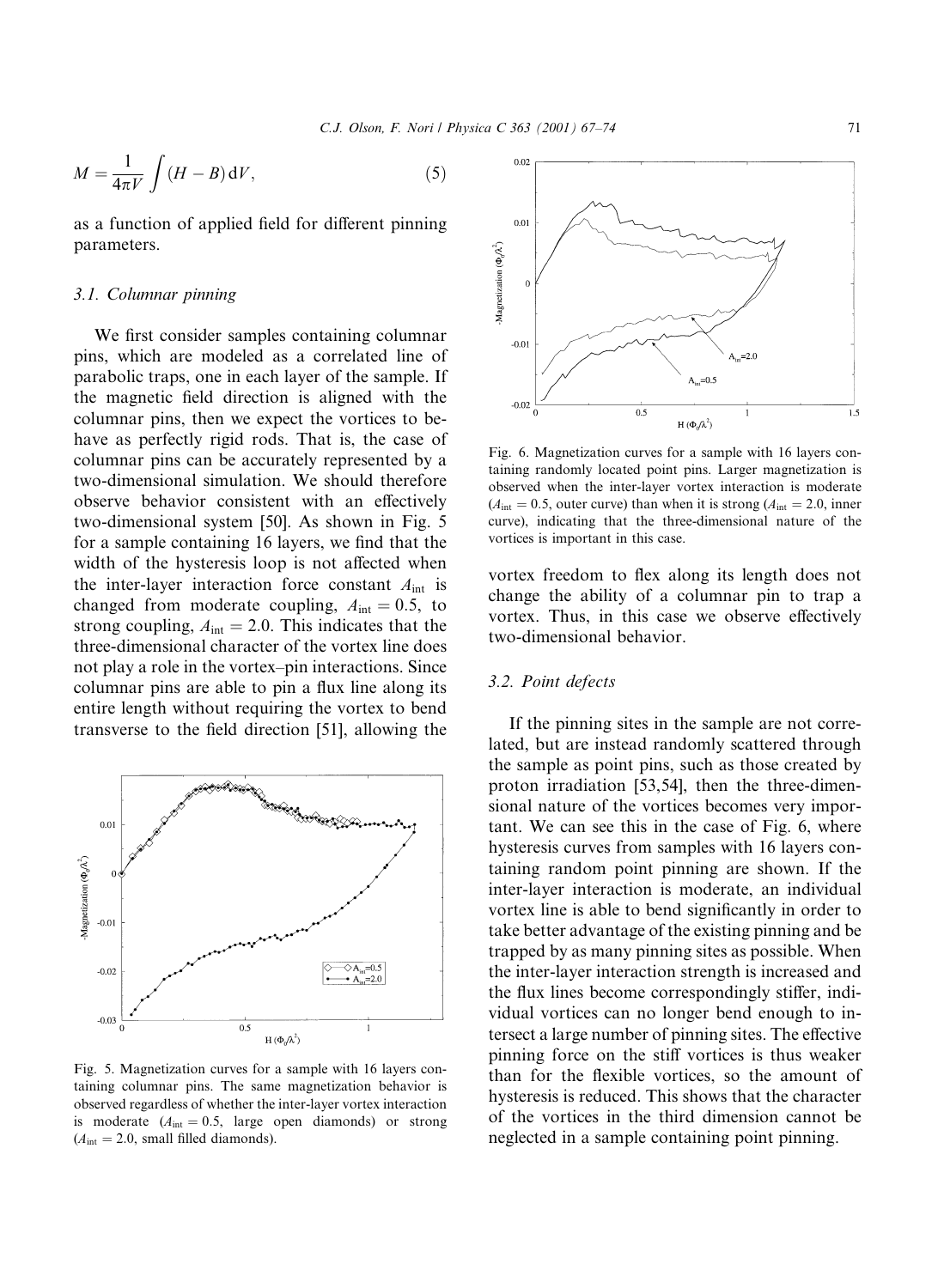# 3.3. Discussion

In actual superconducting materials, point pins occur naturally due to crystalline defects that form during production of the sample. Columnar pins must be added artificially by irradiating the sample with heavy ions [51,54] or neutrons [52]. In experiments, it has been shown that the addition of columnar defects significantly increases the width of the magnetization curve, indicating that such irradiated samples have more desirable vortex pinning characteristics. With our three-dimensional simulation, we can compare the effects of point pins versus columnar pins on the magnetization curve. In Fig. 7, hysteresis curves for two samples with 16 layers and stiff vortices are shown. Both samples contain the same number of pinning sites, but in one sample the pins are spatially uncorrelated, while in the other the pins are aligned into columns parallel with the applied magnetic field. We see that the magnetization is significantly enhanced when the pinning sites are columnar, in good agreement with experimental results [55–57].

Columnar pins are only effective at increasing the critical current when the magnetic field is aligned with the columnar pins. As the alignment is destroyed, the enhancement of pinning is re-



Fig. 7. Magnetization curves for two samples with 16 layers containing stiff vortices  $(A<sub>int</sub> = 2.0)$  and an equal number of pinning sites. In one sample, the point pins are arranged randomly, while in the other sample, columnar pins are present. The sample containing columnar pins produces a much larger magnetization.



Fig. 8. Magnetization curves for samples with 8 layers containing flexible vortices ( $A<sub>int</sub> = 0.5$ ) and columnar pinning sites. The columnar pins are tilted with respect to the applied magnetic field by offsetting each pin a distance  $\alpha$  from the pin in the layer above. The offsets used are:  $\alpha = 0.0\lambda$  (filled circles), corresponding to a tilt angle of 0°, and  $\alpha = 0.10\lambda$  (filled triangles), corresponding to a tilt angle of approximately 80°. The magnetization decreases when the field is tilted away from the direction of the columnar pins.

duced. In Fig. 8, we show the results of tilting the magnetic field direction with respect to the columnar pins in a sample containing eight layers and flexible vortices. Rather than tilting the field lines in our simulation, we tilt the columnar pins by displacing each pin a distance  $\alpha$  in a specified direction relative to the pin in the layer above. As seen in Fig. 8, tilting the field away from the pins results in a loss of magnetization enhancement at low applied fields.

## 4. Summary

It is important to take into account the full three-dimensional nature of vortices in anisotropic materials when studying the effects of correlated pinning on the vortex behavior. If pinning sites are regarded as point-like attractive centers scattered among the different layers of the material, then changing the spatial correlation of these sites can affect the vortex behavior.

Our model of vortices as spring-like chains of pancake vortices reproduces expected experimental results: columnar pinning is more effective than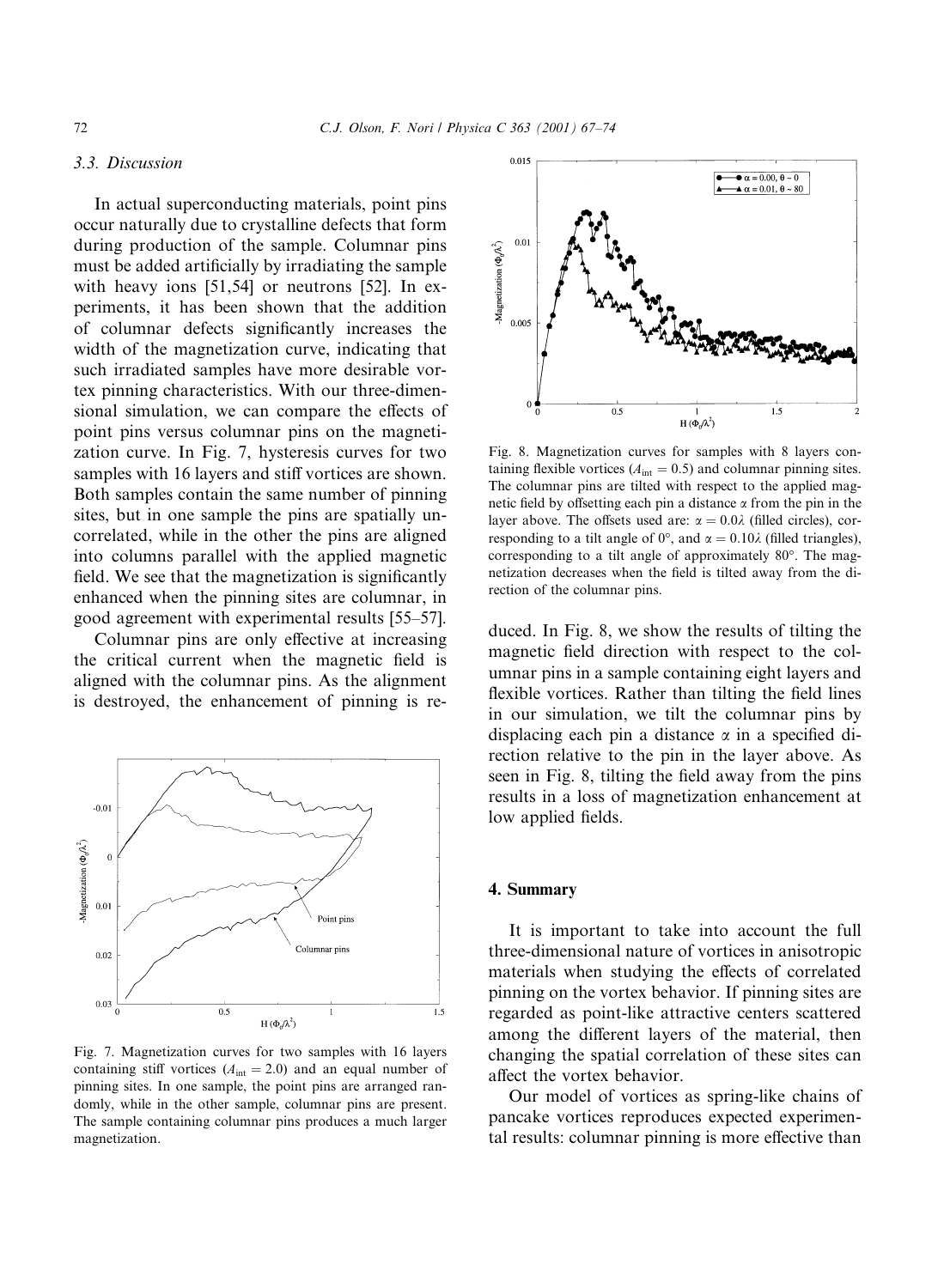point pinning, but only when the field is aligned with the defects. The effects of tilting the field are also in agreement with experiments. The threedimensional parallel simulation described here will be useful in studying the dynamics of vortices interacting with a wide array of samples. If the model described here is extended to allow vortex cutting, it will be possible to carry out careful studies of numerous topics of current interest, including entangled vortex phases [58] and flux transformer geometries [59,60].

Several extensions of these studies are possible. For instance, it would be of interest to extend these studies to superconducting samples with periodic arrays of columnar defects (e.g., Refs.  $[61-70]$ , which show commensurability effects in  $M(H)$ . These samples can reach much higher critical currents than the ones with random arrays of pinning sites, and thus are of potential technical importance.

#### **Acknowledgements**

We thank J. Clem, H. Marshall, and C. Reichhardt for helpful discussions. We acknowledge the hospitality of the Materials Science Division of Argonne National Laboratory, and partial support under DOE contract no. W-31-109-ENG-38. FN acknowledges partial support from the Center for the Study of Complex Systems and the Michigan Center for Theoretical Physics at The University of Michigan. This is preprint no. MCTP-00-05. CJO acknowledges support from the GSRP of the microgravity division of NASA. Computing services were provided by the Maui High Performance Computing Center, sponsored in part by grant no. F29601-93-2-0001, and by the University of Michigan Center of Parallel Computing, partially funded by NSF grant no. CDA-92-14296.

#### **References**

- [1] C.J. Olson, C. Reichhardt, F. Nori, Phys. Rev. Lett. 81  $(1998)$  3757.
- [2] C.J. Olson, C. Reichhardt, F. Nori, Phys. Rev. Lett. 80  $(1998)$  2197.
- [3] J.R. Clem, Phys. Rev. B 43 (1991) 7837.
- [4] M. Benkraouda, J.R. Clem, Phys. Rev. B 53 (1996) 438.
- [5] A. Gurevich, M. Benkraouda, J.R. Clem, Phys. Rev. B 54 (1996) 13196.
- [6] J.R. Clem, T. Pe, M. Benkraouda, Physica C 282-287  $(1997)$  311.
- [7] R.G. Mints, I.B. Shapiro, E.H. Brandt, Phys. Rev. B 54  $(1996)$  9458.
- [8] L.N. Bulaevskii, J.R. Clem, L.I. Glazman, Phys. Rev. B 46  $(1992)$  350.
- [9] J.R. Clem, M.W. Coffey, Phys. Rev. B 42 (1990) 6209.
- [10] E.H. Brandt, Rep. Prog. Phys. 58 (1995) 1465.
- [11] S.Y. Dong, H.S. Kwok, Phys. Rev. B 48 (1993) 6488.
- [12] W.K. Kwok et al., Phys. Rev. Lett. 84 (2000) 3706.
- [13] W.K. Kwok et al., Phys. Rev. Lett. 80 (1998) 600.
- [14] W.K. Kwok et al., Phys. Rev. Lett. 76 (1996) 4596.
- [15] W.K. Kwok et al., Phys. Rev. Lett. 73 (1994) 2614.
- [16] W.K. Kwok et al., Phys. Rev. Lett. 72 (1994) 1088.
- [17] W.K. Kwok et al., Phys. Rev. B 58 (1998) 14594.
- [18] U. Welp et al., Phys. Rev. Lett. 76 (1996) 4809.
- [19] M.C. Marchetti, D.R. Nelson, Phys. Rev. B 42 (1990) 9938.
- [20] S. Sengupta, D. Shi, S. Sergeenkov, P.J. McGinn, Phys. Rev. B 48 (1993) 6736.
- [21] U.C. Tauber, H. Dai, D.R. Nelson, C.M. Lieber, Phys. Rev. Lett. 74 (1995) 5132.
- [22] E.R. Nowak et al., Phys. Rev. B 54 (1996) 12725.
- [23] F. Zuo, S. Khizroev, G.C. Alexandrakis, V.N. Kopylov, Phys. Rev. B 52 (1995) R755.
- [24] K.E. Gray, J.D. Hettinger, D.J. Miller, B.R. Washburn, C. Moreau, C. Lee, B.G. Glagola, M.M. Eddy, Phys. Rev. B 54 (1996) 3622.
- [25] A. Tonomura, Physica B 280 (2000) 227.
- [26] A. Tonomura, Mater. Charact. 42 (1999) 201.
- [27] A. Tonomura, Micron 30 (1999) 479.
- [28] A. Tonomura, Phys. Scripta T76 (1998) 16.
- [29] A. Tonomura et al., Nature 6717 (1999) 308.
- [30] C.H. Sow et al., Phys. Rev. Lett. 60 (1998) 2693.
- [31] N. Osakabe et al., Phys. Rev. Lett. 78 (1997) 1711.
- [32] J. Bonevich et al., Phys. Rev. B 57 (1998) 1200.
- [33] K. Harada, O. Kamimura, H. Kasai, F. Matsuda, A. Tonomura, V.V. Moschalkov, Science 274 (1996) 1167.
- [34] N.K. Wilkin, H.J. Jensen, Phys. Rev. Lett. 79 (1997) 4254.
- [35] N.K. Wilkin, H.J. Jensen, Europhys. Lett. 40 (1997) 423.
- [36] A. van Otterlo, R.T. Scalettar, G.T. Zimányi, Phys. Rev. Lett. 81 (1998) 1497.
- [37] C.J. Olson, C. Reichhardt, R.T. Scalettar, G.T. Zimányi, N. Grønbech-Jensen, cond-mat/0008350.
- [38] C.J. Olson, G.T. Zimányi, A.B. Kolton, N. Grønbech-Jensen, Phys. Rev. Lett. 85 (2000) 5416.
- [39] A.B. Kolton, D. Dominguez, C.J. Olson, N. Grønbech-Jensen, Phys. Rev. B 62 (2000) R14657.
- [40] C.J. Olson, C. Reichhardt, R.T. Scalettar, G.T. Zimányi, N. Grønbech-Jensen, cond-mat/0006172.
- [41] C. Reichhardt, C.J. Olson, J. Groth, S. Field, F. Nori, Phys. Rev. B 53 (1996) R8898.